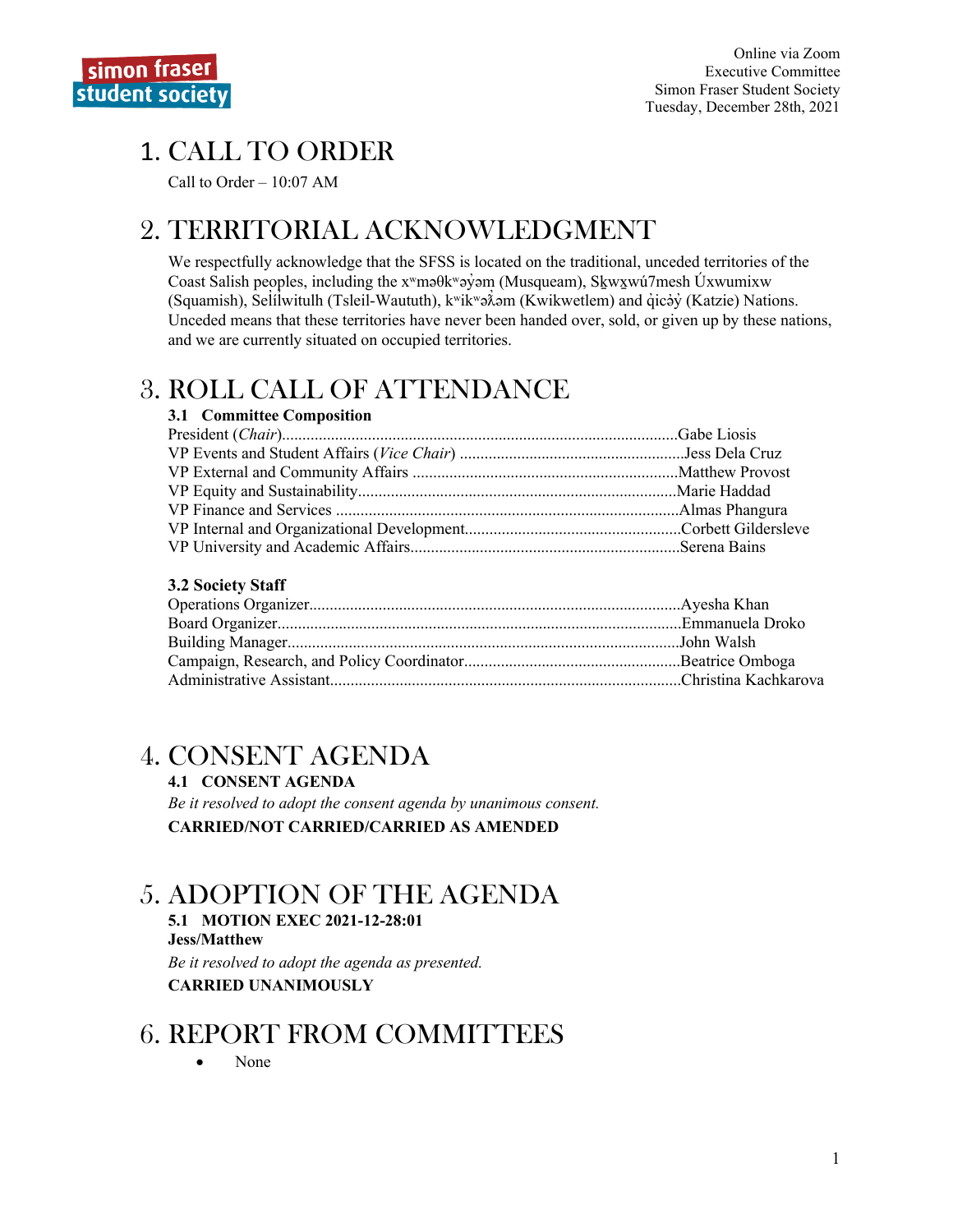### 7. NEW BUSINESS

#### **7.1 TEMPORARY CLOSURE OF SUB AND SHIFT TO REMOTE SERVICES– MOTION EXEC 2021-12-28:02**

**SUBMITTED BY: President "Gabe Liosis"** 

*Jess/Serena*

*Whereas, SFU has announced that the first two weeks of the Spring 2022 semester will be taught remotely due to a surge in COVID-19 cases, driven by Omicron.*

*Whereas, this has operational and safety implications for the Student Union Building and other SFSS Spaces.*

*Whereas, the SFSS must make a decision independently from SFU's announcement on the best course of action in the face of this COVID case surge.*

*Whereas, the Student Union Building is a mainly social space, and was designed for lots of mingling and socializing amongst students (i.e. it is not considered an organized gathering), and we cannot effectively ensure transmission would not occur.*

*Whereas, the SFSS has an obligation, as an employer of a staff team of 40+, to consider the health and safety impacts this has for our staff.*

*Be it resolved that the Executive Committee approve a temporary closure of the Student Union Building to the general public from January 4th-12th in order to coordinate a plan, with the support of SFSS management, for reducing capacity in the building in the face of the surge in COVID-19 cases, and transition all in-person services to be offered virtually where possible, until at least January 24th, 2022.*

*Be it further resolved that the Executive Committee encourage all to work remotely where possible from January 4th-12th but whereby staff members may work in the Student Union Building at their discretion (but must fill out an online sign-in form), or work from home if they wish.*

*Be it resolved that this temporary closure and hybrid workplace arrangement also apply to the SFSS space at the SFU Surrey Campus.*

*Be it resolved that the Executive Committee task the President and Management to communicate these changes with all staff, and adjust work as needed to accommodate this temporary shift. Be it further resolved that the Executive Committee meets before January 24th, 2022, to make a decision on whether the implementation of further measures are required.* 

### **CARRIED UNANIMOUSLY**

- President clarified that the decision to bring this motion to Executive was not made lightly, and he understood that this was a difficult period of time for many SFSS members. At the time changes to the SUB were discussed at the meeting on December  $21<sup>st</sup>$ , 2021, SFU had not yet announced that they would be transitioning to an online format until January  $24<sup>th</sup>$ , 2022. President mentioned that, during his last meeting with SFU President and Vice-Chancellor Joy Johnson, she had not expressed that SFU would be switching to remote learning. SFU later announced that it would be making the switch to remote.
- President clarified that this motion was specifically regarding the operation of the SUB. He asked Executive Committee to recognize that the SUB was built to be a social space with lots of opportunities to allow for students to congregate. This congregation was risky as the SFSS was not an 'organized space' which would have lower risk for forward transmission. President reiterated that this decision needed to be made regardless of SFU's decision.
- President asked Executive Committee to consider SFSS member and staff safety and discussed how staff in student-facing positions would contact countless students on any given day. He recommended that the SUB be closed to the public regardless of SFU's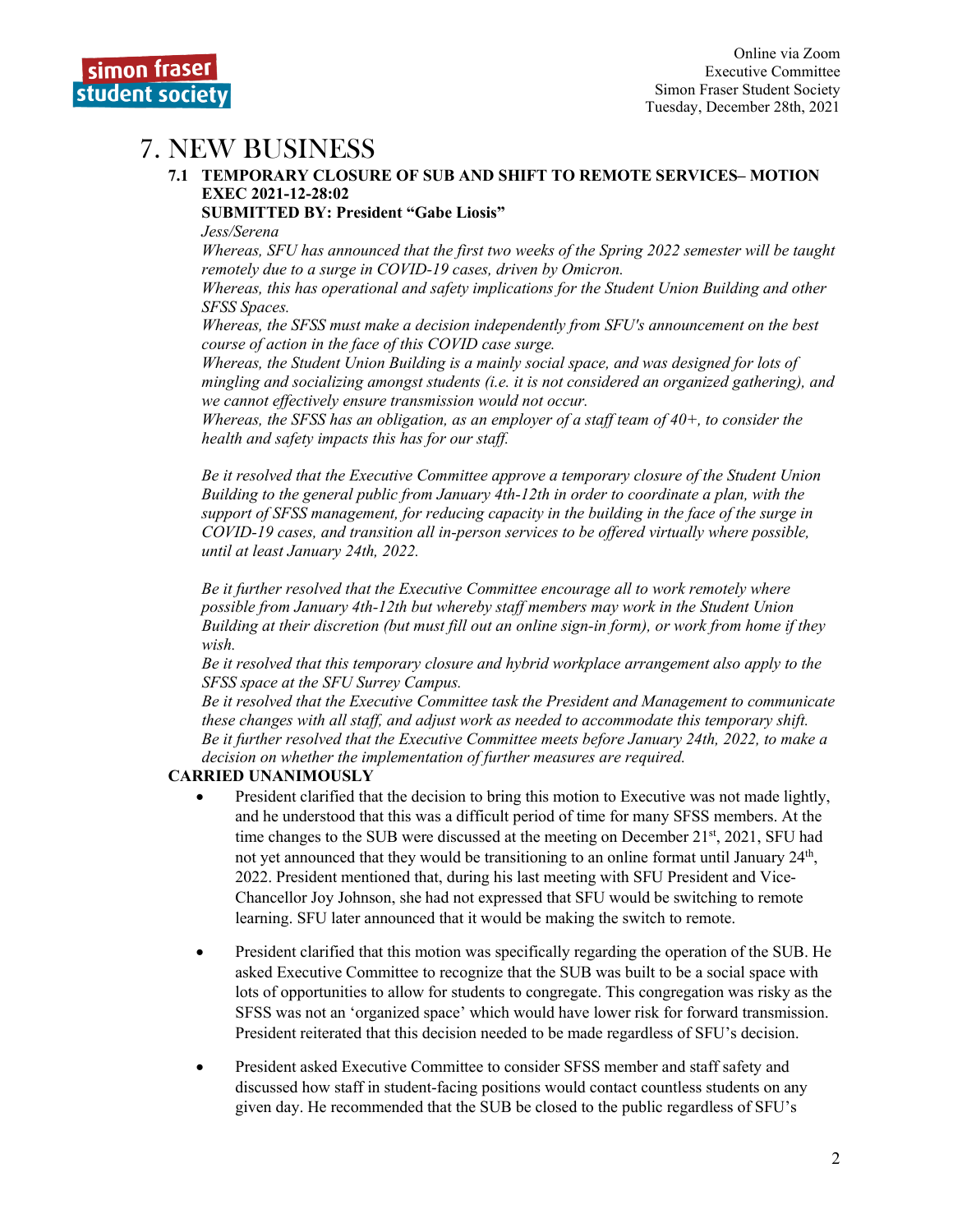

decision, allowing staff to work in-person if needed but not allowing in-person meetings and requiring staff to sign-in and sign-out. Tenants and constituency groups would also be able to access the SUB, but they would not be able to host events.

- The motion was written as a collaboration between the Executive Committee, John Walsh, Ella Droko, and Ayesha Khan.
- VP Events and Student Affairs mentioned that she was in-favour of the motion, highlighting the recent increase in the transmission of COIVD-19. She mentioned that Executives had to consider that this motion would protect staff as well as their families while recognizing that remote work posed many difficulties. Taking into account the feedback she had seen online regarding this motion, VP Events and Student Affairs explained that she believed that this motion needed to be passed to protect staff and members.
- President a week from next Tuesday would be open in one week, need to have everything in one row.
- VP External and Community Affairs spoke in favour of the motion. He mentioned that he thought a two-week closure of the SUB would be beneficial as it would allow for building staff to make the building safe in order for it to be operational the week of January  $24<sup>th</sup>$ , 2022. He emphasized the need to update constituency groups.
- VP External and Community Affairs highlighted that most students were currently not in the age groups that were receiving booster shots which should be taken into account when making decisions about returning to in-person operations.
- Ella Droko suggested that keeping the SUB open for staff was a good idea as it allowed the opportunity to work in-person.
- John Walsh mentioned that the motion should highlight was services and activities were permitted in the SUB. He clarified that since the doors were programmed to open at 8:45 AM on January  $4<sup>th</sup>$ , 2022, a decision needed to be made about SUB operations to give staff, tenants, and constituency groups notice about the timeline, prioritizing internal groups before communicating changes to students.
- President clarified that if the SUB was to be opened for January  $24<sup>th</sup>$ , 2022, the decision for that needed to be made on the  $17<sup>th</sup>$  of January 2022.
- VP Events and Student Affairs explained that since Ilham Benttahar was currently unavailable, they would struggle to communicate these changes to the membership. She also highlighted that (at this point of the meeting) only four executives were presented, and she wanted all seven to be present.
- President agreed with VP Events and Student Affairs and called for a recess to allow for more Executives to join the meeting.

### *\*Meeting reconvened at 12:34 PM*

• John Walsh expressed that there had been changes since the last Executive Committee Meeting, as no announcement about remote classes or reduced capacity at the time. He mentioned that it was possible that remote classes would last longer than 2 weeks, but SFU was not willing to announce it due to backlash over an entirely remote semester.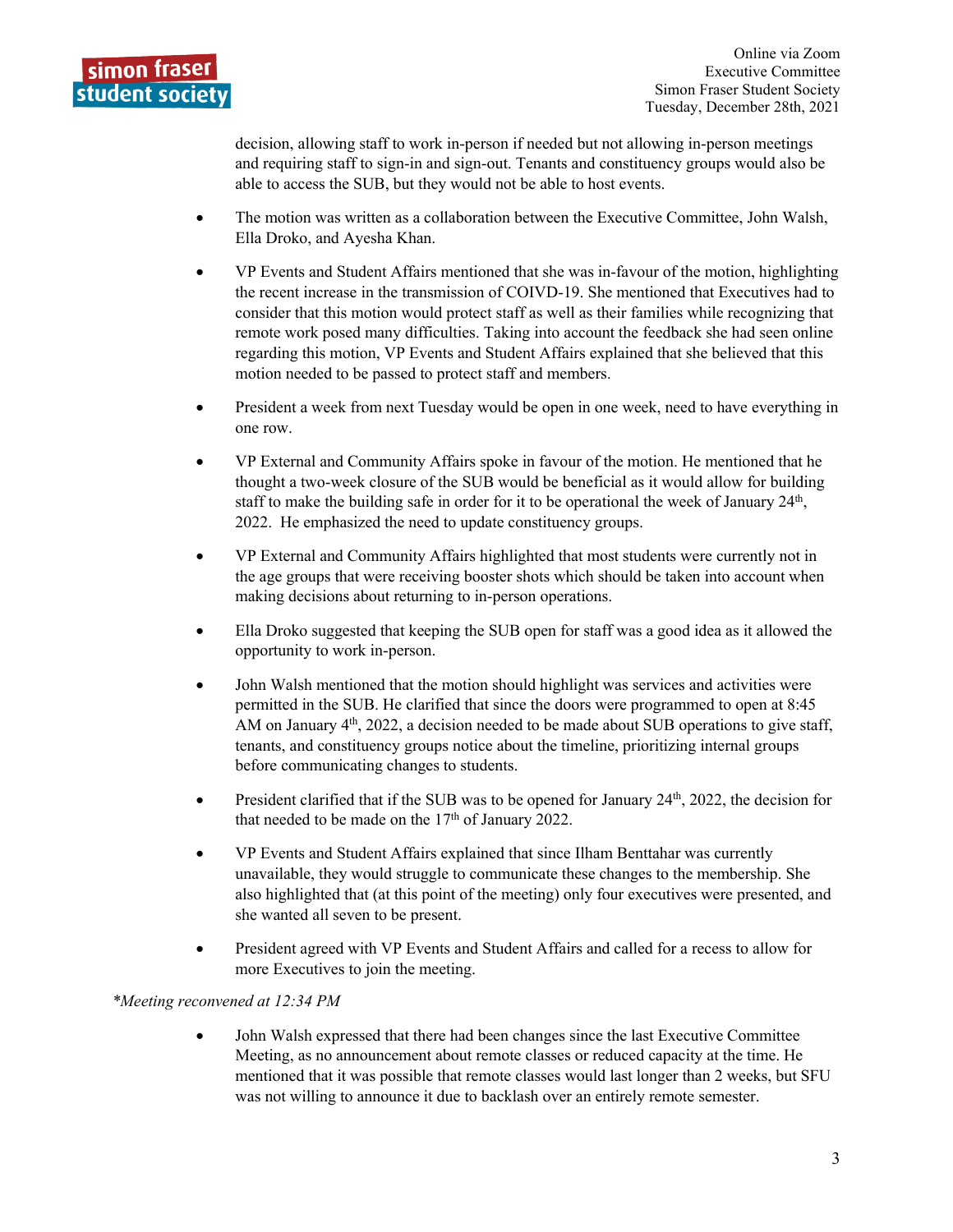

- John Walsh suggested a closure to the general public from January  $4<sup>th</sup>$  to  $10<sup>th</sup>$ , 2022, and then keeping the SUB open but not allowing any in-person services. He suggested that if classes were kept remote or if things changed, changes would need to be made.
- President mentioned that he was uncomfortable with a complete closure as students living on campus or UniverCity might use the space.
- VP External and Community Affairs expressed the need to figure out protocols for SUB operations including distancing and capacity. He specifically mentioned the spaces across from the Executive Offices, under the stairs, which had the capacity to seat 6/8 people and suggested signage be placed to restrict capacity or close the spaces.
- President that the clarified that current plan was for the SUB to be to be closed from January 4th to 10th, 2022, during which staff would be working remotely and with reduced capacity. From January  $11<sup>th</sup>$  to  $24<sup>th</sup>$ , the building would be open but with reduced capacity.
- VP External suggested closing the building from January  $4<sup>th</sup>$  to  $17<sup>th</sup>$  to allow for the necessary changes to ensure spacing and protocols and signage were in place. If the building was opened earlier, he was uncertain that messaging would be in place.
- President suggested that the 5 business days from January  $4<sup>th</sup>$  to  $11<sup>th</sup>$  might be enough time to prepare as there would be a lower workload for staff and Executives.
- John Walsh suggested the ballroom be used to store excess SUB furniture and agreed that 5 business days was likely appropriate.

#### *\*Meeting Reconvened at 1:00 PM*

- VP Events and Student Affairs asked about the SFSS staff sign in/sign out form and if constituency groups would need a similar sheet. Executive Committee decided to discuss this outside of the meeting.
- John Walsh highlighted that, during the closure, building operations staff would need to be in the building. He added that, with the building doors closed, it would be safer for staff.
- President mentioned a message he had received from SFU President and Vice-Chancellor Joy Johnson where she expressed caution about making decisions for operations as there would be a PHO released later on the day of the meeting, December 28<sup>th</sup>, 2021.
- Motion amended to include the following changes:
	- In the first BIR clause, Strike "*until January 24th, 2022*" and replace with "*from January 4th-12th in order to coordinate a plan, with the support of SFSS management, for reducing capacity in the building*", strike "*during this interim period*" and replace with "*where possible, until at least January 24th, 2022*."
	- In the first BIFR clause, strike "*approve*" and replace with "*encourage all staff*", strike "*a new hybrid workplace arrangement*" and replace with "*to work remotely where possible from January 4th-12th*", strike "*for SFSS staff who primarily work from the SUB, whereby*" and replace with "*but*", strike "*may*" *after "(but must fill out an online sign-in form) or,*" strike "*from time to time*".